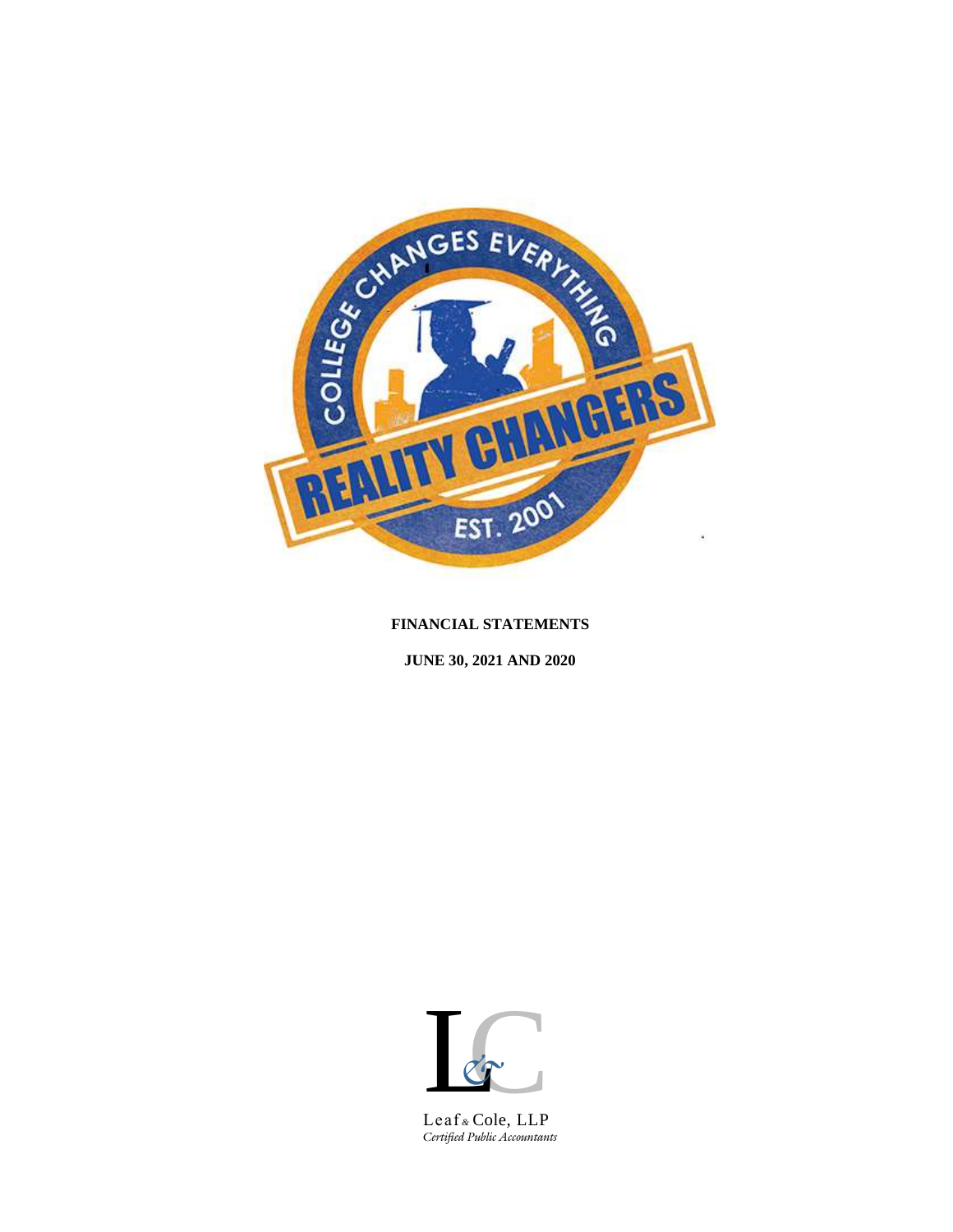# **TABLE OF CONTENTS**

Page

| Independent Auditor's Report             | $1 - 2$        |
|------------------------------------------|----------------|
| <b>Statements of Financial Position</b>  | 3              |
| <b>Statements of Activities</b>          | $\overline{4}$ |
| <b>Statements of Functional Expenses</b> | $5 - 6$        |
| <b>Statements of Cash Flows</b>          | 7              |
| <b>Notes to Financial Statements</b>     | $8 - 14$       |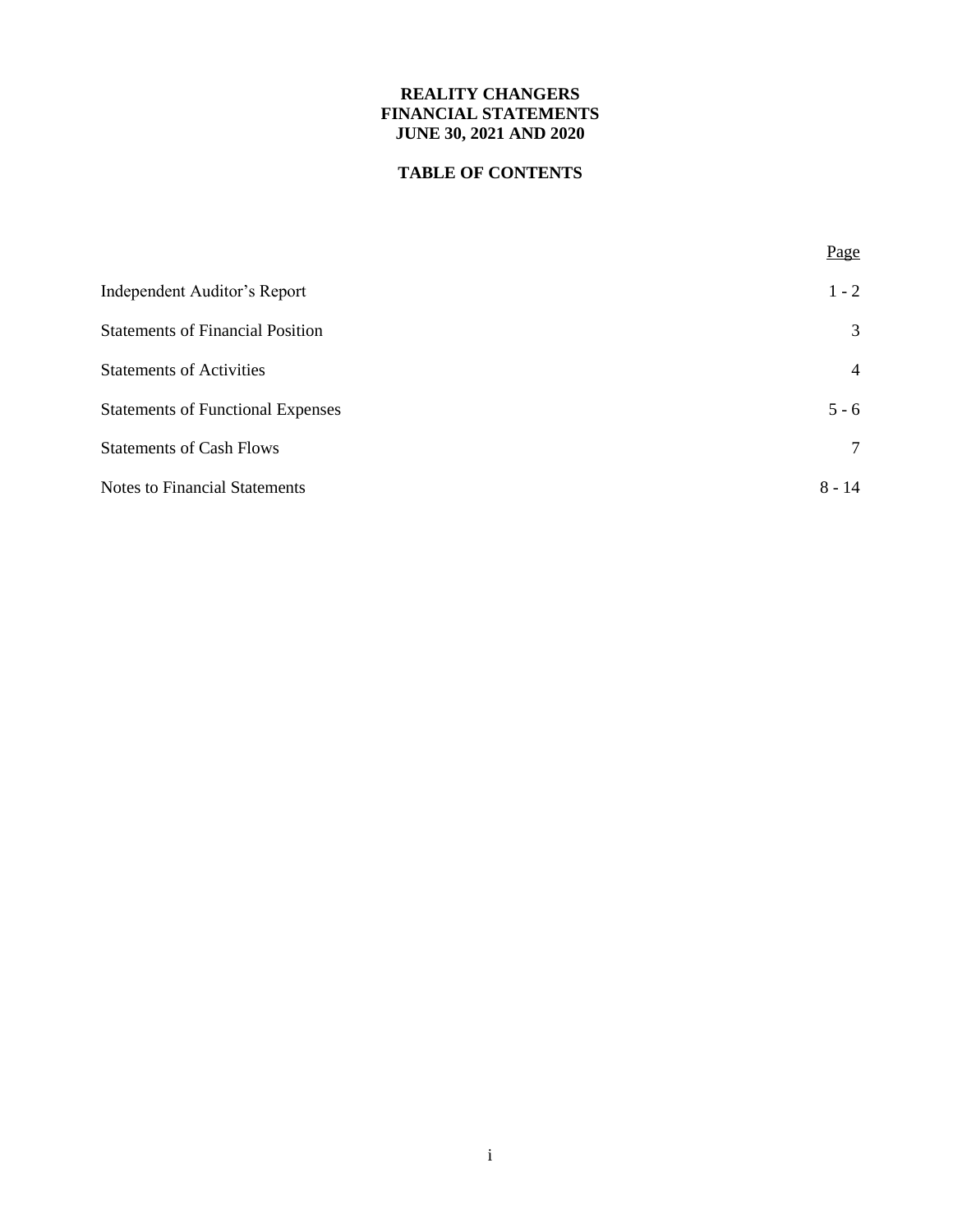

*Certified Public Accountants A Partnership of Professional Corporations* Leaf *&* Cole, LLP

# **Independent Auditor's Report**

To the Board of Directors Reality Changers

# **Report on the Financial Statements**

We have audited the accompanying financial statements of Reality Changers, which comprise the statements of financial position as of June 30, 2021 and 2020, and the related statements of activities, functional expenses and cash flows for the years then ended, and the related notes to the financial statements.

### *Management's Responsibility for the Financial Statements*

Management is responsible for the preparation and fair presentation of these financial statements in accordance with accounting principles generally accepted in the United States of America; this includes the design, implementation, and maintenance of internal control relevant to the preparation and fair presentation of financial statements that are free from material misstatement, whether due to fraud or error.

# *Auditor's Responsibility*

Our responsibility is to express an opinion on these financial statements based on our audits. We conducted our audits in accordance with auditing standards generally accepted in the United States of America. Those standards require that we plan and perform the audit to obtain reasonable assurance about whether the financial statements are free from material misstatement.

An audit involves performing procedures to obtain audit evidence about the amounts and disclosures in the financial statements. The procedures selected depend on the auditor's judgment, including the assessment of the risks of material misstatement of the financial statements, whether due to fraud or error. In making those risk assessments, the auditor considers internal control relevant to the entity's preparation and fair presentation of the financial statements in order to design audit procedures that are appropriate in the circumstances, but not for the purpose of expressing an opinion on the effectiveness of the entity's internal control. Accordingly, we express no such opinion. An audit also includes evaluating the appropriateness of accounting policies used and the reasonableness of significant accounting estimates made by management, as well as evaluating the overall presentation of the financial statements.

We believe that the audit evidence we have obtained is sufficient and appropriate to provide a basis for our audit opinion.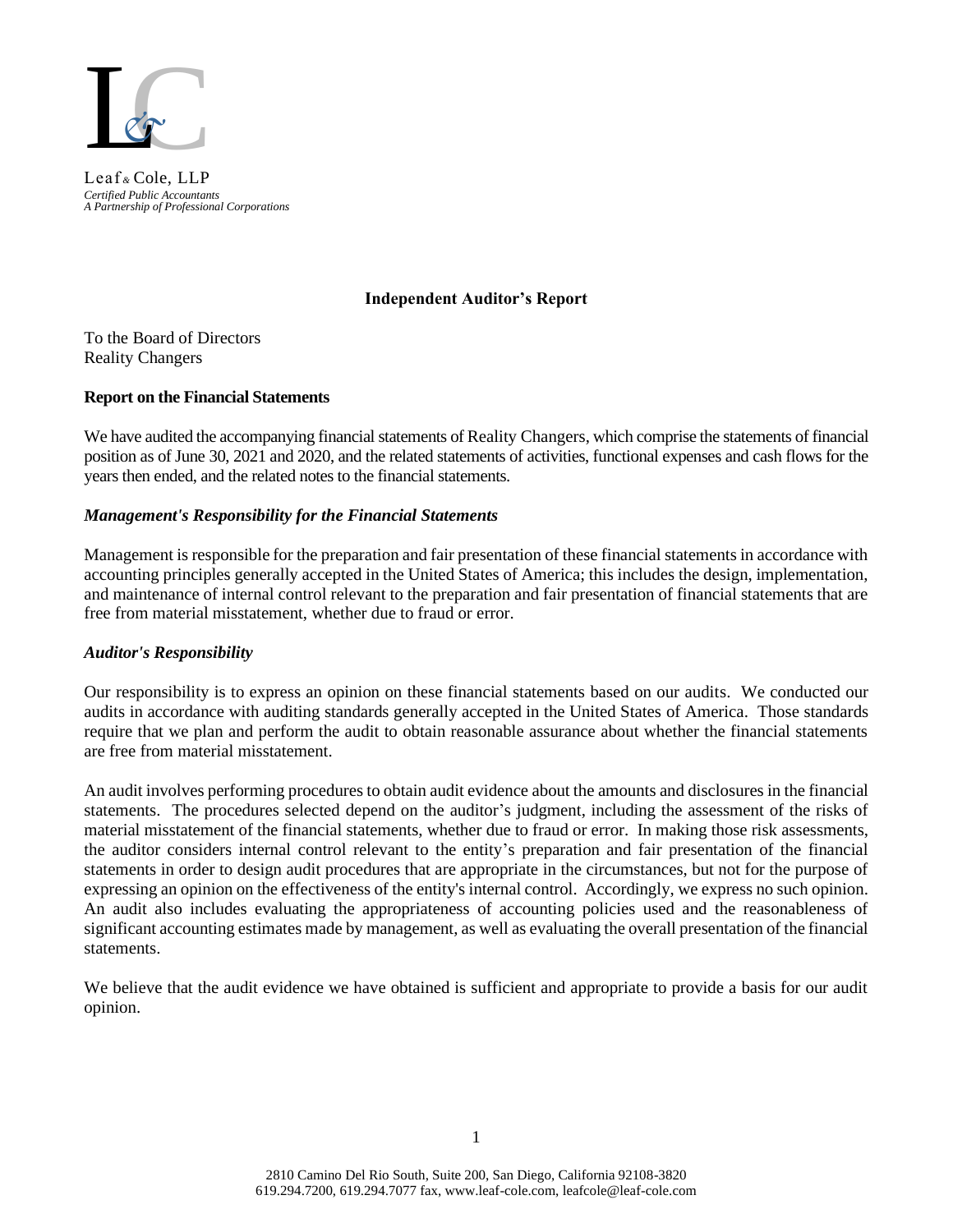To the Board of Directors Page 2 Reality Changers

### *Opinion*

In our opinion, the financial statements referred to above present fairly, in all material respects, the financial position of Reality Changers as of June 30, 2021 and 2020, and the changes in its net assets and its cash flows for the years then ended in accordance with accounting principles generally accepted in the United States of America.

Leaffcole LLP

San Diego, California March 31, 2022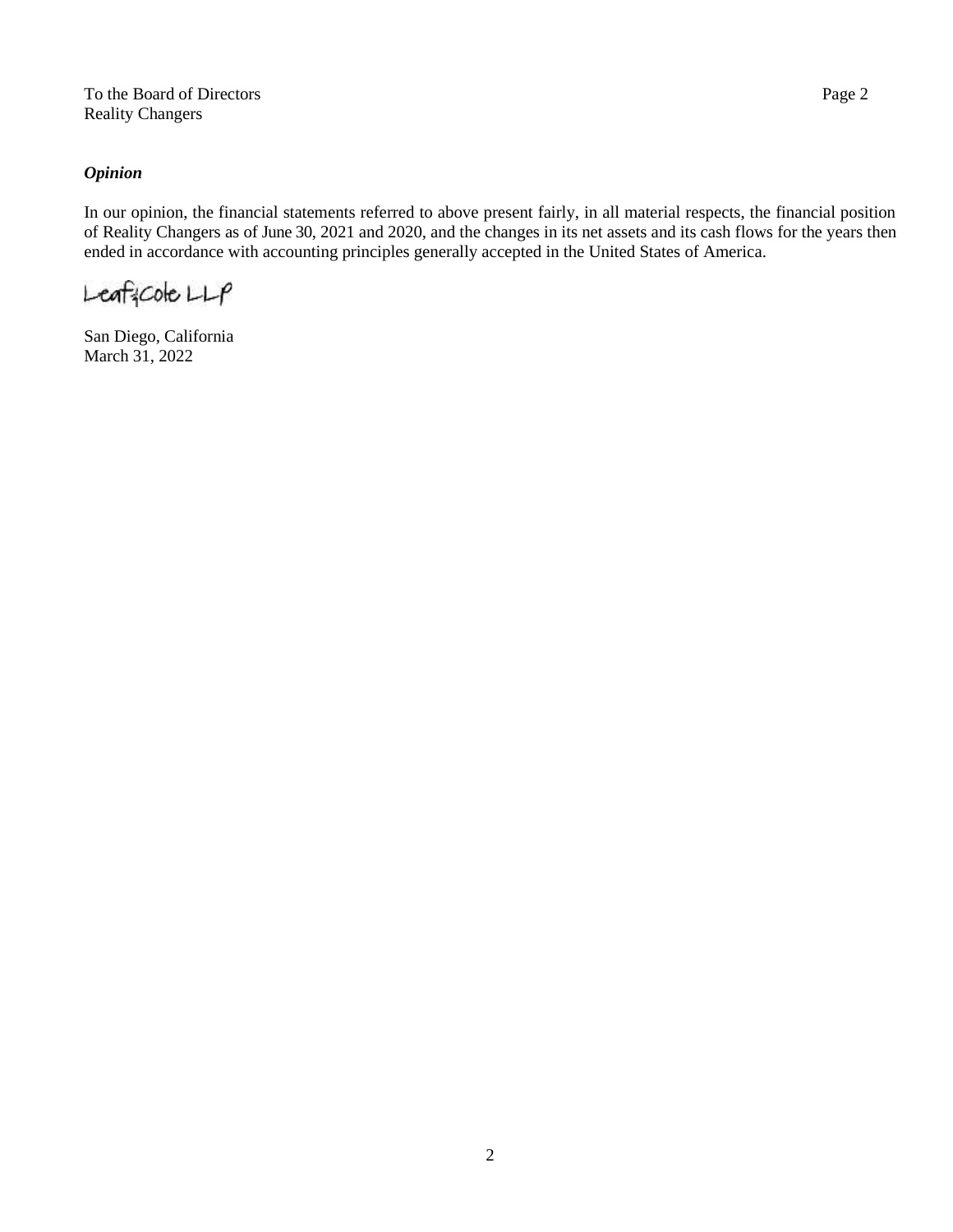# **REALITY CHANGERS STATEMENTS OF FINANCIAL POSITION JUNE 30, 2021 AND 2020**

| <b>ASSETS</b> |
|---------------|
|---------------|

|                                                      | 2021                       |              | 2020      |
|------------------------------------------------------|----------------------------|--------------|-----------|
| <b>Current Assets:</b> (Notes 2 and 4)               |                            |              |           |
| Cash and cash equivalents                            | $\mathcal{S}$<br>1,472,633 | $\mathbb{S}$ | 1,286,606 |
| Contributions receivable                             | 166,000                    |              | 167,738   |
| Other receivable                                     | 135,018                    |              |           |
| Prepaid expenses                                     | 20,403                     |              | 18,292    |
| <b>Total Current Assets</b>                          | 1,794,054                  |              | 1,472,636 |
| <b>Noncurrent Assets:</b> (Notes 2, 4 and 5)         |                            |              |           |
| Contributions receivable, net                        | 193,886                    |              | 272,826   |
| Furniture and equipment, net                         | 16,586                     |              | 22,298    |
| <b>Total Noncurrent Assets</b>                       | 210,472                    |              | 295,124   |
| <b>TOTAL ASSETS</b>                                  | 2,004,526<br>\$            |              | 1,767,760 |
| <b>LIABILITIES AND NET ASSETS</b>                    |                            |              |           |
| <b>Current Liabilities:</b> (Notes 2 and 8)          |                            |              |           |
| Accounts payable                                     | $\mathcal{S}$<br>15,178    | \$           | 5,867     |
| Accrued expenses                                     | 134,379                    |              | 176,674   |
| Deferred revenue                                     | 277,987                    |              | 236,337   |
| <b>Total Current Liabilities</b>                     | 427,544                    |              | 418,878   |
| <b>Total Liabilities</b>                             | 427,544                    |              | 418,878   |
| <b>Commitments and Contingencies</b> (Notes 7 and 8) |                            |              |           |
| Net Assets: (Notes 2 and 6)                          |                            |              |           |
| Without donor restrictions                           | 1,258,096                  |              | 921,096   |
| With donor restrictions                              | 318,886                    |              | 427,786   |
| <b>Total Net Assets</b>                              | 1,576,982                  |              | 1,348,882 |
| <b>TOTAL LIABILITIES AND NET ASSETS</b>              | 2,004,526<br>S.            | S            | 1,767,760 |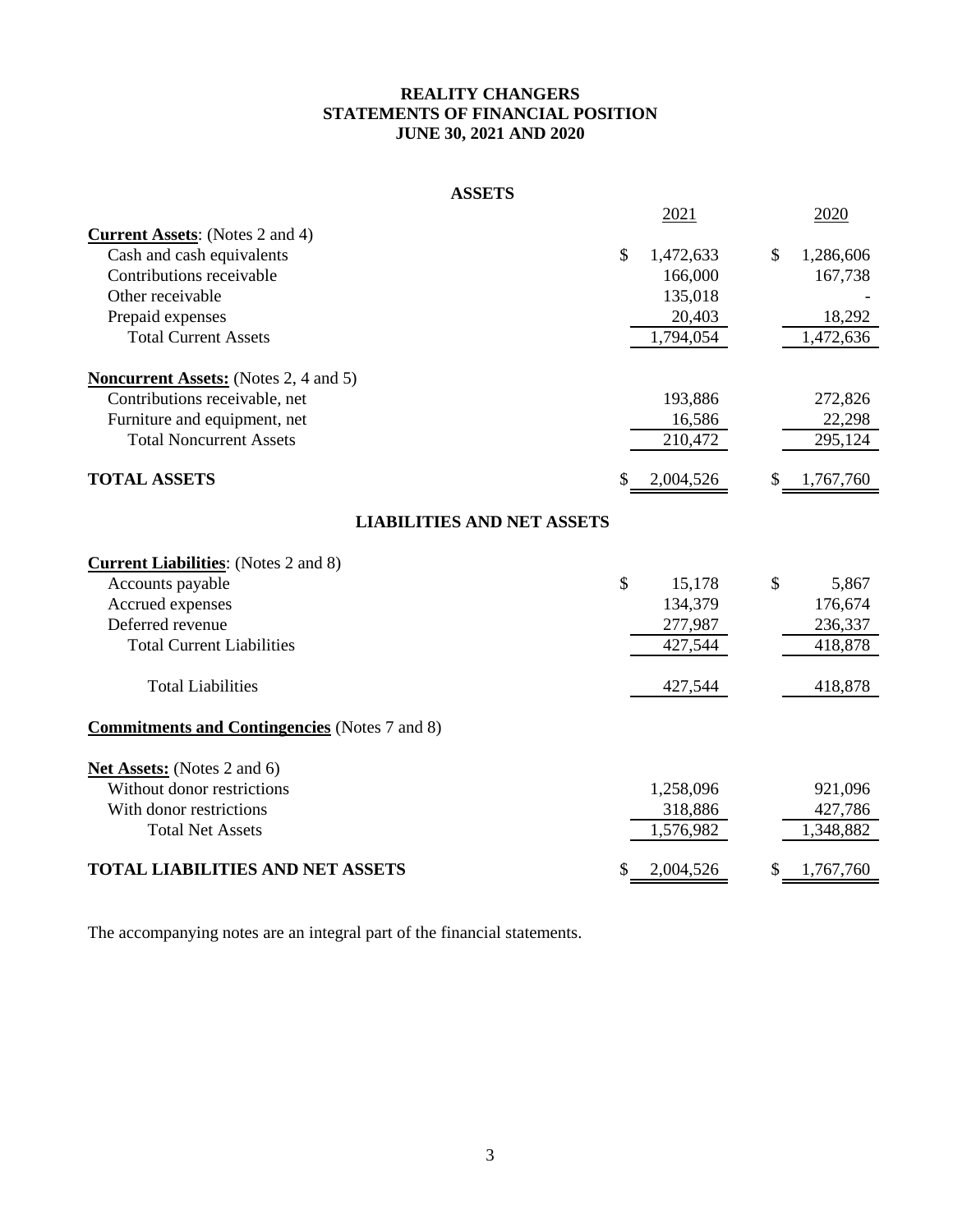# **REALITY CHANGERS STATEMENTS OF ACTIVITIES FOR THE YEARS ENDED JUNE 30, 2021 AND 2020**

|                                       |                      | 2021              |    |           | 2020 |                      |    |              |    |           |
|---------------------------------------|----------------------|-------------------|----|-----------|------|----------------------|----|--------------|----|-----------|
|                                       | <b>Without Donor</b> | <b>With Donor</b> |    |           |      | <b>Without Donor</b> |    | With Donor   |    |           |
|                                       | Restrictions         | Restrictions      |    | Total     |      | Restrictions         |    | Restrictions |    | Total     |
| <b>Revenue and Support:</b>           |                      |                   |    |           |      |                      |    |              |    |           |
| Contributions                         | \$<br>1,774,650      | \$<br>70,000      | S. | 1,844,650 | \$   | 1,773,856            | \$ | 422,826      | S. | 2,196,682 |
| Other revenue                         | 135,018              |                   |    | 135,018   |      |                      |    |              |    |           |
| In-kind contributions                 | 127,797              |                   |    | 127,797   |      | 529,772              |    |              |    | 529,772   |
| Program revenue                       | 26,500               |                   |    | 26,500    |      | 197,249              |    |              |    | 197,249   |
| Investment loss                       | (182)                |                   |    | (182)     |      | (142)                |    |              |    | (142)     |
| Net assets released from restrictions | 178,900              | (178,900)         |    |           |      | 79,998               |    | (79,998)     |    |           |
| <b>Total Revenue and Support</b>      | 2,242,683            | (108,900)         |    | 2,133,783 |      | 2,580,733            |    | 342,828      |    | 2,923,561 |
| <b>Expenses:</b>                      |                      |                   |    |           |      |                      |    |              |    |           |
| <b>Program Services</b>               | 1,161,853            |                   |    | 1,161,853 |      | 2,059,743            |    |              |    | 2,059,743 |
| <b>Supporting Services:</b>           |                      |                   |    |           |      |                      |    |              |    |           |
| Management and general                | 283,838              |                   |    | 283,838   |      | 448,935              |    |              |    | 448,935   |
| Fundraising                           | 459,992              |                   |    | 459,992   |      | 200,589              |    |              |    | 200,589   |
| <b>Total Supporting Services</b>      | 743,830              |                   |    | 743,830   |      | 649,524              |    |              |    | 649,524   |
| <b>Total Expenses</b>                 | 1,905,683            |                   |    | 1,905,683 |      | 2,709,267            |    |              |    | 2,709,267 |
| Change in Net Assets                  | 337,000              | (108,900)         |    | 228,100   |      | (128, 534)           |    | 342,828      |    | 214,294   |
| Net Assets at Beginning of Year       | 921,096              | 427,786           |    | 1,348,882 |      | 1,049,630            |    | 84,958       |    | 1,134,588 |
| NET ASSETS AT END OF YEAR             | \$<br>,258,096       | 318,886           |    | 1,576,982 |      | 921,096              |    | 427,786      |    | 1,348,882 |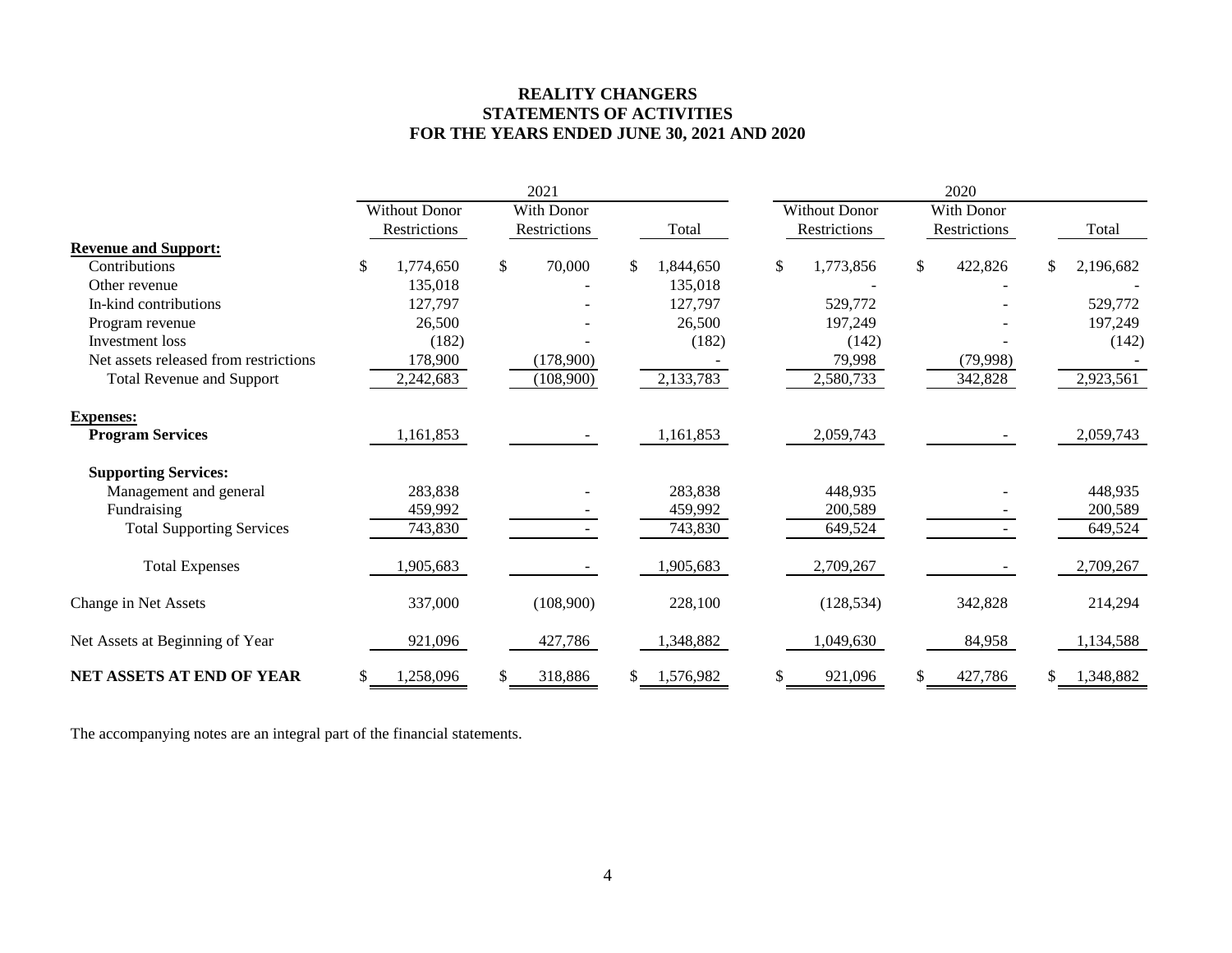# **REALITY CHANGERS STATEMENT OF FUNCTIONAL EXPENSES FOR THE YEAR ENDED JUNE 30, 2021**

|                                            |                 | <b>Supporting Services</b> |                |                           |
|--------------------------------------------|-----------------|----------------------------|----------------|---------------------------|
|                                            | Program         | Management                 |                |                           |
|                                            | Services        | and General                | Fundraising    | Total                     |
| <b>Salaries and Related Expenses:</b>      |                 |                            |                |                           |
| Salaries and wages                         | \$<br>865,220   | \$<br>100,661              | \$<br>356,716  | $\mathbb{S}$<br>1,322,597 |
| Payroll taxes and related costs            | 72,978          | 10,002                     | 27,279         | 110,259                   |
| Employee benefits                          | 26,865          | 22,252                     | 10,394         | 59,511                    |
| <b>Total Salaries and Related Expenses</b> | 965,063         | 132,915                    | 394,389        | 1,492,367                 |
| <b>Nonsalary Related Expenses:</b>         |                 |                            |                |                           |
| Accounting                                 |                 | 52,395                     |                | 52,395                    |
| Advertising and promotion                  | 29,376          |                            | 29,491         | 58,867                    |
| <b>Bank Fees</b>                           |                 | 1,739                      |                | 1,739                     |
| Computer software and hardware             | 3,630           | 459                        | 10,427         | 14,516                    |
| Contractor payments                        | 30,488          | 7,758                      | 9,065          | 47,311                    |
| Depreciation                               | 5,712           |                            |                | 5,712                     |
| Food and beverage                          | 1,099           |                            |                | 1,099                     |
| Gifts and recognition                      | 2,364           | 772                        |                | 3,136                     |
| Insurance                                  | 27,187          | 701                        | 6,336          | 34,224                    |
| Media and outside computer service         | 5,390           | 514                        | 814            | 6,718                     |
| Membership dues and meals                  | 4,020           | 543                        | 100            | 4,663                     |
| Mileage and off-site parking               | 193             | 7                          | 50             | 250                       |
| Miscellaneous                              | 673             | 803                        | 93             | 1,569                     |
| Office supplies                            | 415             | 2,676                      | 31             | 3,122                     |
| Payroll expenses                           |                 | 8,145                      |                | 8,145                     |
| Printing and copying                       | 1,266           | 49                         | 888            | 2,203                     |
| Program supplies                           | 6,744           | 58                         |                | 6,802                     |
| Rent                                       | 6,124           | 71,822                     | 938            | 78,884                    |
| Scholarships, support and awards           | 64,653          |                            |                | 64,653                    |
| Shipping, delivery and postage             | 218             | 309                        | 1,875          | 2,402                     |
| Special events                             | 1,003           |                            | 3,923          | 4,926                     |
| Staff development                          |                 | 1,350                      |                | 1,350                     |
| Telephone                                  | 5,859           | 823                        | 1,501          | 8,183                     |
| Transportation program related             | 3               |                            | $\overline{a}$ | 3                         |
| Travel, conferences and meetings           | 373             |                            | $71\,$         | 444                       |
| <b>Total Nonsalary Related Expenses</b>    | 196,790         | 150,923                    | 65,603         | 413,316                   |
| <b>Total Expenses</b>                      | \$<br>1,161,853 | \$<br>283,838              | \$<br>459,992  | \$<br>1,905,683           |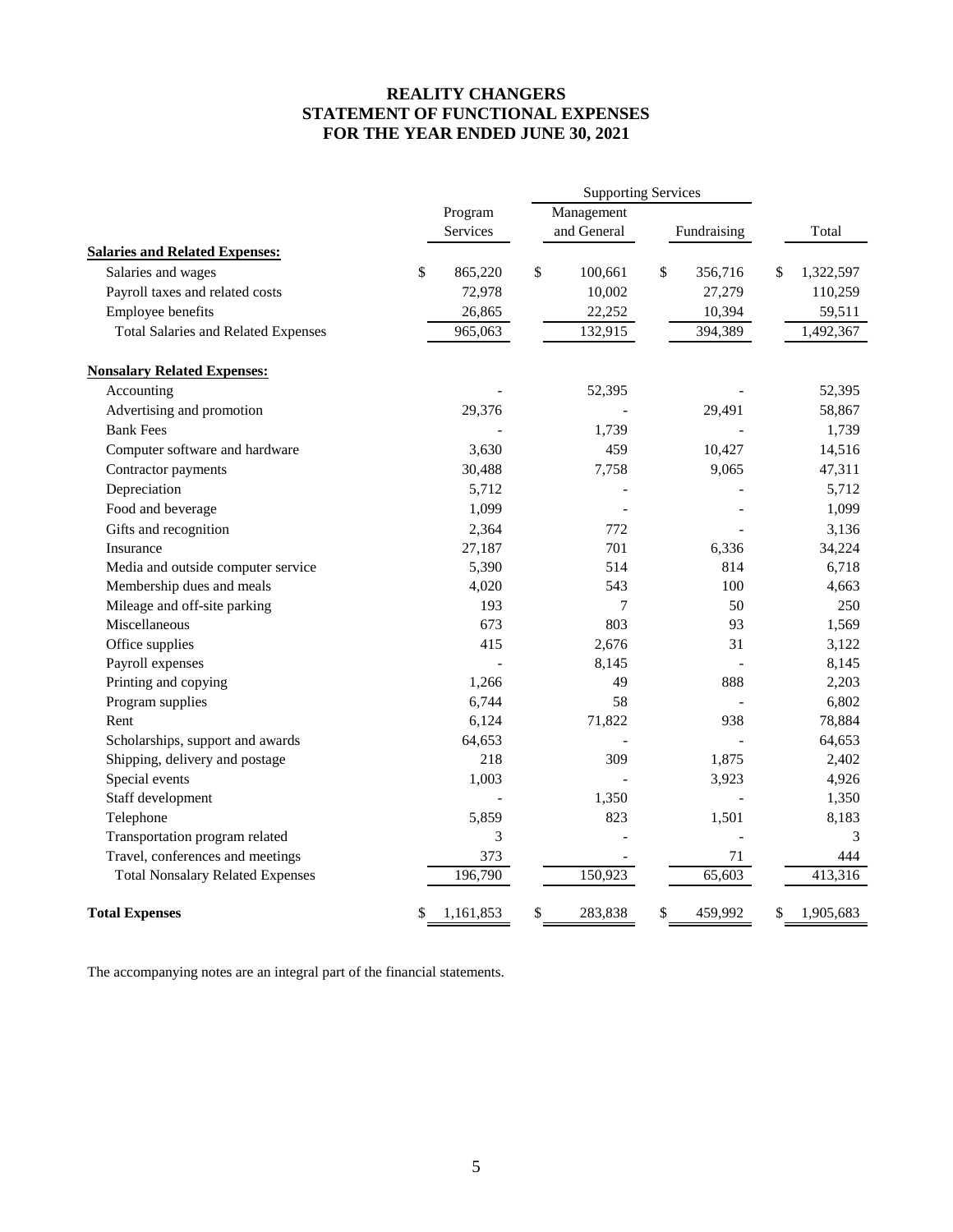# **REALITY CHANGERS STATEMENT OF FUNCTIONAL EXPENSES FOR THE YEAR ENDED JUNE 30, 2020**

|                                            |                 | <b>Supporting Services</b> |             |    |             |                        |
|--------------------------------------------|-----------------|----------------------------|-------------|----|-------------|------------------------|
|                                            | Program         |                            | Management  |    |             |                        |
|                                            | Services        |                            | and General |    | Fundraising | Total                  |
| <b>Salaries and Related Expenses:</b>      |                 |                            |             |    |             |                        |
| Salaries and wages                         | \$<br>1,012,625 | \$                         | 320,107     | \$ | 94,592      | \$<br>1,427,324        |
| Payroll taxes and related costs            | 86,911          |                            | 24,953      |    | 8,533       | 120,397                |
| Employee benefits                          | 23,480          |                            | 18,245      |    | 5,393       | 47,118                 |
| <b>Total Salaries and Related Expenses</b> | 1,123,016       |                            | 363,305     |    | 108,518     | 1,594,839              |
| <b>Nonsalary Related Expenses:</b>         |                 |                            |             |    |             |                        |
| Accounting                                 |                 |                            | 46,227      |    |             | 46,227                 |
| Advertising and promotion                  | 17,017          |                            | 490         |    | 20,086      | 37,593                 |
| <b>Bank</b> fees                           | 100             |                            | 1,282       |    |             | 1,382                  |
| Computer software and hardware             | 2,807           |                            | 25          |    | 3,337       | 6,169                  |
| Contractor payments                        | 21,126          |                            | 760         |    | 41,985      | 63,871                 |
| Depreciation                               | 8,549           |                            |             |    |             | 8,549                  |
| Food and beverage                          | 4,772           |                            | 2,734       |    | 204         | 7,710                  |
| Gifts and recognition                      | 1,074           |                            | 890         |    | 49          | 2,013                  |
| Insurance                                  | 29,204          |                            | 5,368       |    | 5,016       | 39,588                 |
| Media and outside computer service         |                 |                            | 1,543       |    | 149         | 1,692                  |
| Membership dues and meals                  | 5,741           |                            | 477         |    | 511         | 6,729                  |
| Mileage and off-site parking               | 8,303           |                            | 675         |    | 706         | 9,684                  |
| Miscellaneous                              | 1,938           |                            | 924         |    | 92          | 2,954                  |
| Office supplies                            | 1,424           |                            | 2,228       |    | 48          | 3,700                  |
| Payroll expenses                           |                 |                            | 3,899       |    |             | 3,899                  |
| Printing and copying                       | 4,003           |                            | 165         |    | 539         | 4,707                  |
| Program supplies                           | 19,288          |                            |             |    | 968         | 20,256                 |
| Rent                                       | 597,910         |                            | 9,207       |    | 17,120      | 624,237                |
| Scholarships, support and awards           | 157,979         |                            |             |    |             | 157,979                |
| Shipping, delivery and postage             | 355             |                            | 246         |    | 224         | 825                    |
| Special events                             | 42,714          |                            |             |    | 716         | 43,430                 |
| Staff development                          | 49              |                            | 5,794       |    | 35          | 5,878                  |
| Telephone                                  | 6,084           |                            | 351         |    | 1,364       | 7,799                  |
| Transportation program related             | 2,880           |                            | 2,292       |    |             | 5,172                  |
| Travel, conferences and meetings           | 3,410           |                            | 53          |    | (1,078)     | 2,385                  |
| <b>Total Nonsalary Related Expenses</b>    | 936,727         |                            | 85,630      |    | 92,071      | $\overline{1,}114,428$ |
| <b>Total Expenses</b>                      | \$<br>2,059,743 | \$                         | 448,935     | \$ | 200,589     | \$<br>2,709,267        |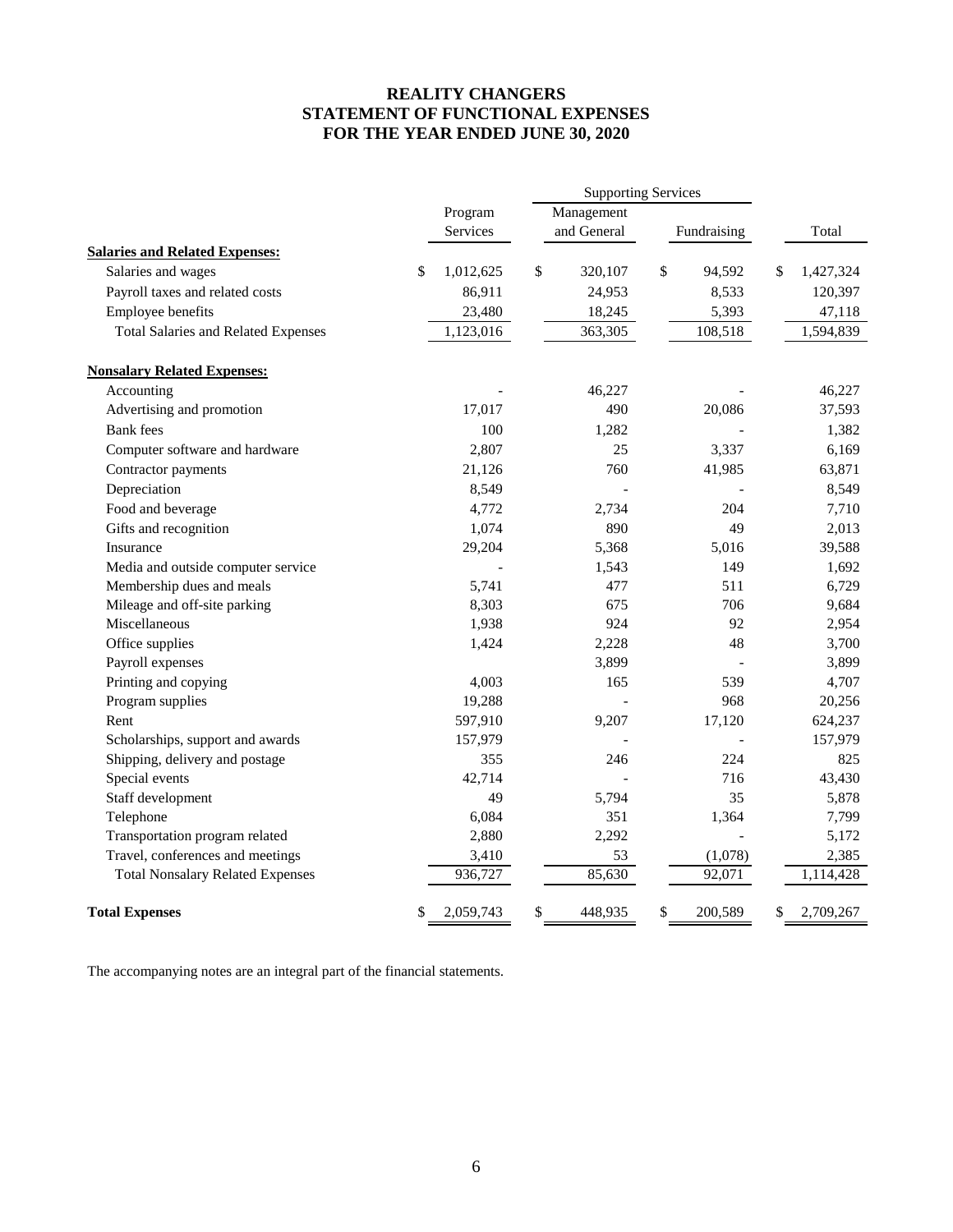# **REALITY CHANGERS STATEMENTS OF CASH FLOWS FOR THE YEARS ENDED JUNE 30, 2021 AND 2020**

|                                                      | 2021            | 2020            |
|------------------------------------------------------|-----------------|-----------------|
| <b>Cash Flows From Operating Activities:</b>         |                 |                 |
| Change in net assets                                 | \$<br>228,100   | \$<br>214,294   |
| Adjustments to reconcile change in net assets to     |                 |                 |
| net cash provided by (used in) operating activities: |                 |                 |
| Depreciation                                         | 5,712           | 8,549           |
| Donated stock                                        | (73,390)        | (34, 962)       |
| Realized and unrealized loss on investments          | 121             | 145             |
| (Increase) Decrease in:                              |                 |                 |
| Contributions receivable, net                        | 80,678          | (440, 564)      |
| Accounts receivable                                  |                 | 18,071          |
| Other receivable                                     | (135, 018)      |                 |
| Prepaid expenses                                     | (2,111)         | (18,292)        |
| Increase (Decrease) in:                              |                 |                 |
| Accounts payable                                     | 9,311           | (57, 948)       |
| Accrued expenses                                     | (42, 295)       | 21,231          |
| Deferred revenue                                     | 41,650          | 236,337         |
| Net Cash Provided by (Used in) Operating Activities  | 112,758         | (53, 139)       |
| <b>Cash Flows From Investing Activities:</b>         |                 |                 |
| Investment sales                                     | 73,269          | 34,817          |
| Purchase of property and equipment                   |                 | (23, 695)       |
| Net Cash Provided by Investing Activities            | 73,269          | 11,122          |
| Net Increase (Decrease) in Cash and Cash Equivalents | 186,027         | (42, 017)       |
| Cash and Cash Equivalents at Beginning of Year       | 1,286,606       | 1,328,623       |
| CASH AND CASH EQUIVALENTS AT END OF YEAR             | \$<br>1,472,633 | \$<br>1,286,606 |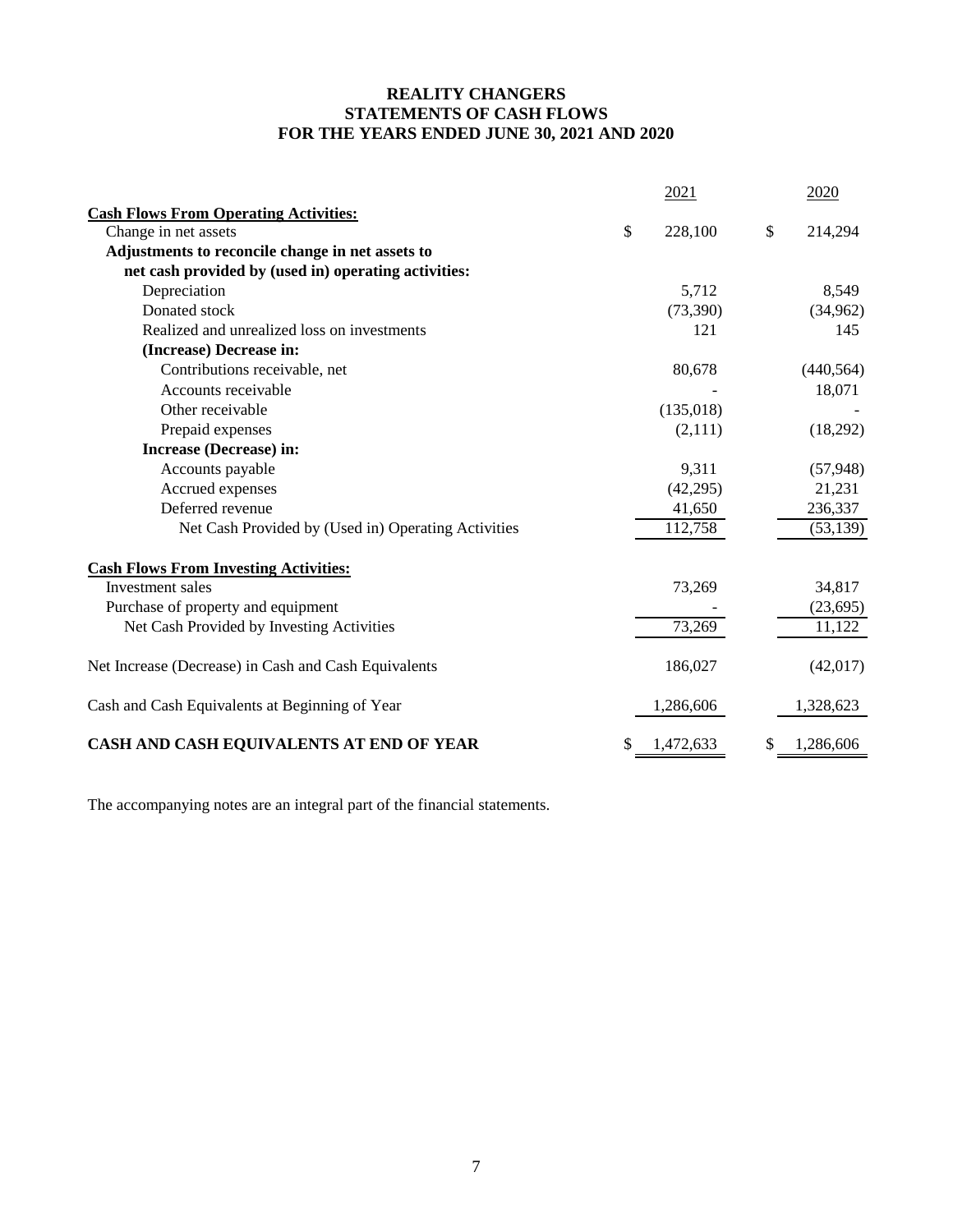# **Note 1 - Organization:**

Reality Changers (the "Organization") is a  $501(c)(3)$  nonprofit organization founded in 2001 and incorporated in 2009 in California. The Organization's mission is to provide inner-city youth from disadvantaged backgrounds with the resources to become first generation college students by providing academic support, financial assistance, and leadership training.

# **Note 2 - Significant Accounting Policies:**

# **Accounting Method**

The financial statements of the Organization have been prepared on the accrual basis of accounting which is in accordance with accounting principles generally accepted in the United States of America (U.S. GAAP) and, accordingly, reflect all significant receivables, payables, and other liabilities.

# **Financial Statement Presentation**

Net assets, revenues, gains, and losses are classified based on the existence or absence of donor or grantor imposed restrictions. Accordingly, net assets and changes thereon are classified and reported as follows:

- Net Assets Without Donor Restrictions Net assets available for use in general operations and not subject to donor (or certain grantor) restrictions.
- Net Assets With Donor Restrictions Net assets subject to donor (or certain grantor) imposed restrictions. Some donor-imposed restrictions are temporary in nature, such as those that will be met by the passage of time or other events specified by the donor. Other donor-imposed restrictions are perpetual in nature, where the donor stipulates that resources be maintained in perpetuity. Donor-imposed restrictions are released when a restriction expires, that is, when the stipulated time has elapsed, when the stipulated purpose for which the resource was restricted has been fulfilled, or both.

# **Estimates**

The preparation of financial statements in conformity with accounting principles generally accepted in the United States of America requires management to make estimates and assumptions that affect the reported amounts of assets and liabilities and disclosure of contingent assets and liabilities at the date of the financial statements and the reported amounts of revenues and expenses during the reporting period. Actual results could differ from those estimates.

# **Fair Value Measurements**

Fair value accounting standards define fair value, establish a framework for measuring fair value, outline a fair value hierarchy based on inputs used to measure fair value and enhance disclosure requirements for fair value measurements. The fair value hierarchy distinguishes between market participant assumptions based on market data obtained from sources independent of the reporting entity (observable inputs that are classified within Level 1 or 2 of the hierarchy) and the reporting entity's own assumptions about market participant assumptions (unobservable inputs classified within Level 3 of the hierarchy). The Organization had no financial instruments at June 30, 2021 and 2020.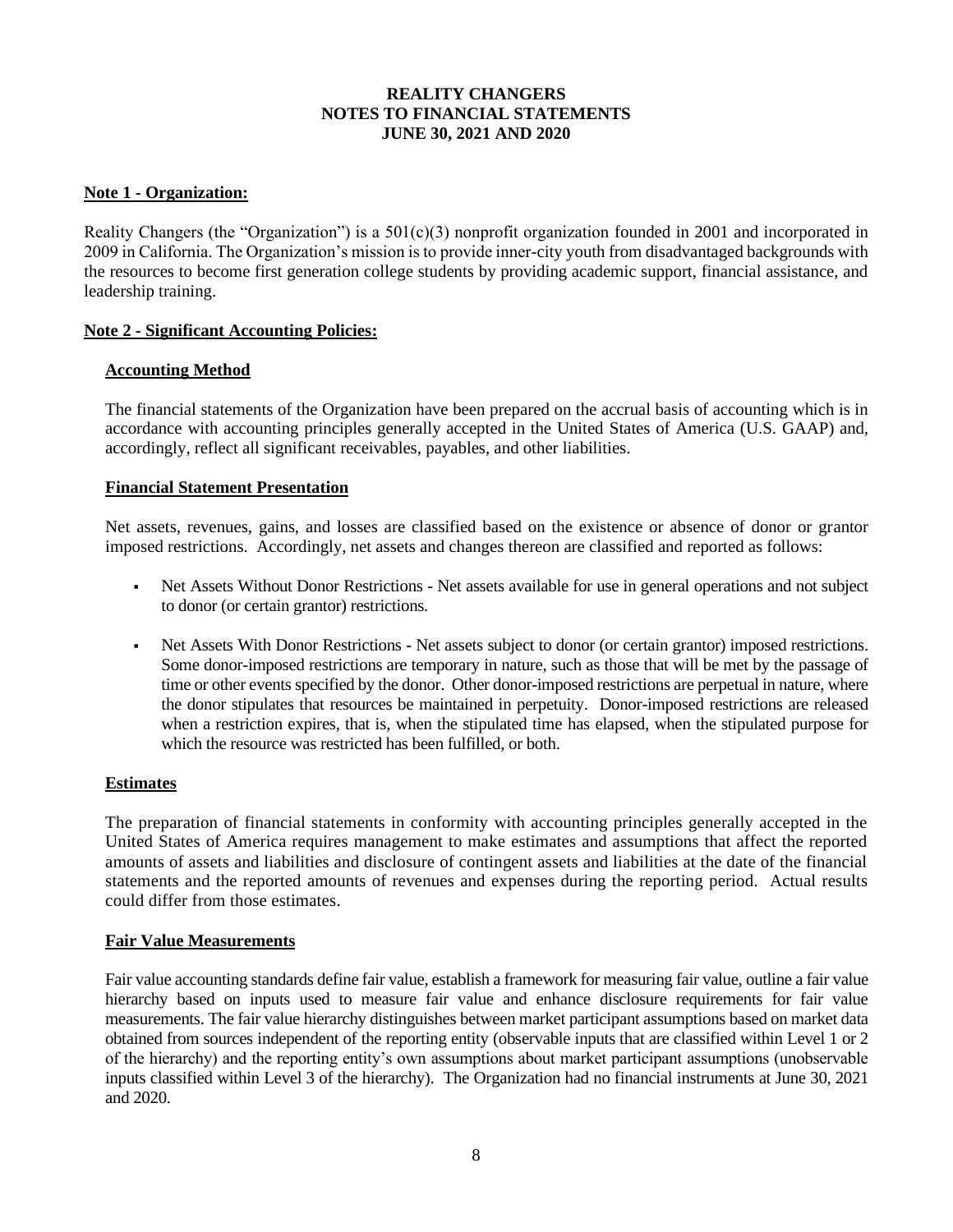### **Note 2 - Significant Accounting Policies: (Continued)**

#### **Allowance for Doubtful Accounts**

Bad debts are recognized on the allowance method based on historical experience and management's evaluation of outstanding receivables. Management believes that all other and contributions receivable are fully collectible; therefore, no allowance for doubtful other and contributions receivable was recorded at June 30, 2021 and 2020, respectively.

### **Capitalization and Depreciation**

The Organization capitalizes all expenditures in excess of \$5,000 for furniture and equipment at cost, while donations of furniture and equipment are recorded at their estimated fair values. Such donations are reported as support without donor restrictions unless the donor has restricted the donated asset to a specific purpose. Assets donated with explicit restrictions regarding their use and contributions of cash that must be used to acquire furniture and equipment are reported as support with donor restrictions. Absent donor stipulations regarding how those donated assets must be maintained, the Organization reports expirations of donor restrictions when the donated or acquired assets are placed in service as instructed by the donor. The Organization reclassifies net assets with donor restrictions to net assets without donor restrictions at that time.

Furniture and equipment is depreciated using the straight-line method over the estimated useful lives as follows:

| Equipment              | $3 - 5$ years |
|------------------------|---------------|
| Furniture and fixtures | 5 - 10 years  |
| Automobile             | 5 years       |

Depreciation totaled \$5,712 and \$8,549 for the years ended June 30, 2021 and 2020, respectively.

Maintenance and repairs are charged to operations as incurred. Upon sale or disposition of furniture and equipment, the asset account is relieved of the cost and the accumulated depreciation account is reduced with depreciation taken prior to the sale. Any resultant gain or loss is recorded as income or expense.

#### **Compensated Absences**

Accumulated unpaid vacation benefits totaling \$75,369 and \$105,981 at June 30, 2021 and 2020, respectively is accrued when incurred and included in accrued expenses.

#### **Revenue Recognition**

Contributions are recognized when the donor makes a promise to give to the Organization that is in substance, unconditional. Contributions that are restricted by the donor are reported as increases in net assets without donor restrictions if the restrictions expire in the fiscal year in which the contributions are recognized. All other donorrestricted contributions are reported as increases in net assets with donor restrictions depending on the nature of the restrictions. When a restriction expires, net assets with donor restrictions are reclassified to net assets without donor restrictions. Contributions to be received in future periods are discounted at an appropriate discount rate. Amortization of discounts is recorded as additional contribution revenue in accordance with donor-imposed restrictions, if any, on the contributions.

Program revenue is recognized as revenue in the period when the services are performed in accordance with contracts and agreements.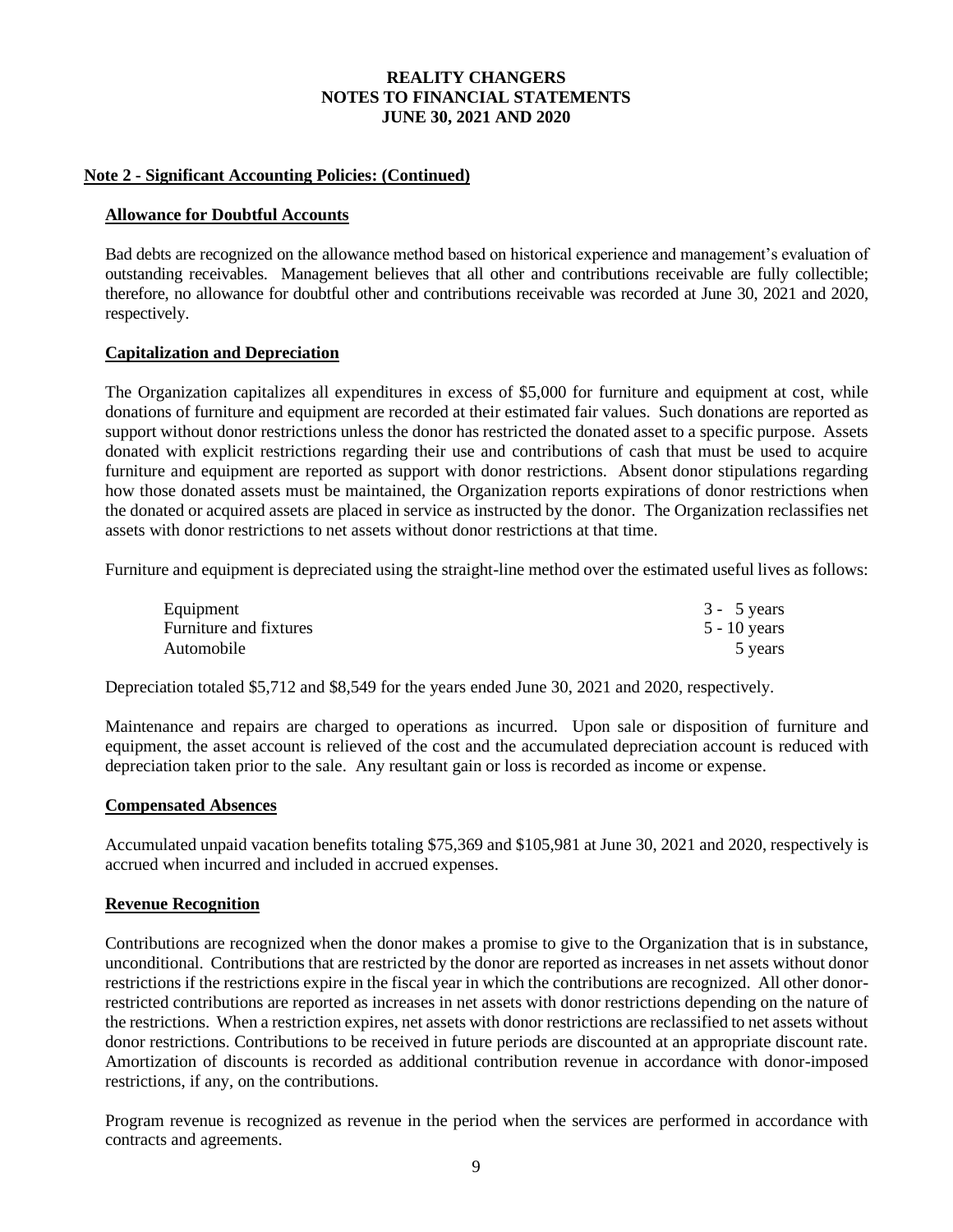# **Note 2 - Significant Accounting Policies: (Continued)**

### **Donated Services and Facilities**

The Organization has received donations for professional services and program expenses. The professional services are recorded at fair value and totaled \$56,404 and \$32,510 for the years ended June 30, 2021 and 2020, respectively. Program expenses are recorded at fair value and totaled \$2,557 and \$7,662 for the years ended June 30, 2021 and 2020, respectively. Donated services and facilities and have been included in revenue and expenses for the years ended June 30, 2021 and 2020.

The Organization rented and occupied unused office facilities discounted by Health Sciences High and Middle College, a nonprofit corporation through July 2020. The Organization received donated office space from the San Diego Unified School District from March 2021 through June 2021. Donated facilities totaled \$68,836 and \$489,600 for the years ended June 30, 2021 and 2020, respectively, recorded at fair value at the date of donation, and have been included in revenue and expenses for the years ended June 30, 2021 and 2020.

In addition, many individuals volunteer their time and perform a variety of tasks that assist the Organization with specific programs and various committee assignments. This contribution of services by the volunteers is not recognized in the financial statements unless the services received (a) create or enhance nonfinancial assets or (b) require specialized skills which are provided by individuals possessing those skills and would typically need to be purchased if not provided by donation. The donated services by volunteers for the years ended June 30, 2021 and 2020, did not meet the requirements above, therefore no amounts were recognized in the financial statements for volunteer time.

# **Functional Allocation of Expenses**

The statements of functional expenses presents expenses by function and natural classification. The Organization allocates its expenses on a functional basis among its various programs and supporting services. Expenditures which can be identified with a specific program or support services are allocated directly, according to their natural expenditure classification. Costs that are common to several functions are allocated among the program and supporting services on the basis of time records, space utilized, and estimates made by the Organization's management.

# **Income Taxes**

The Organization is a public charity and is exempt from income taxes under Section  $501(c)(3)$  of the Internal Revenue Code and Section 23701(d) of the California Revenue and Taxation Code. The Organization believes that it has appropriate support for any tax positions taken, and as such, does not have any uncertain tax positions that are material to the financial statements. The Organization is not a private foundation.

The Organization's Return of Organization Exempt from Income Tax for the year ended June 30, 2021, 2020, 2019 and 2018 are subject to examination by the Internal Revenue Service and State taxing authorities, generally three to four years after the returns were filed.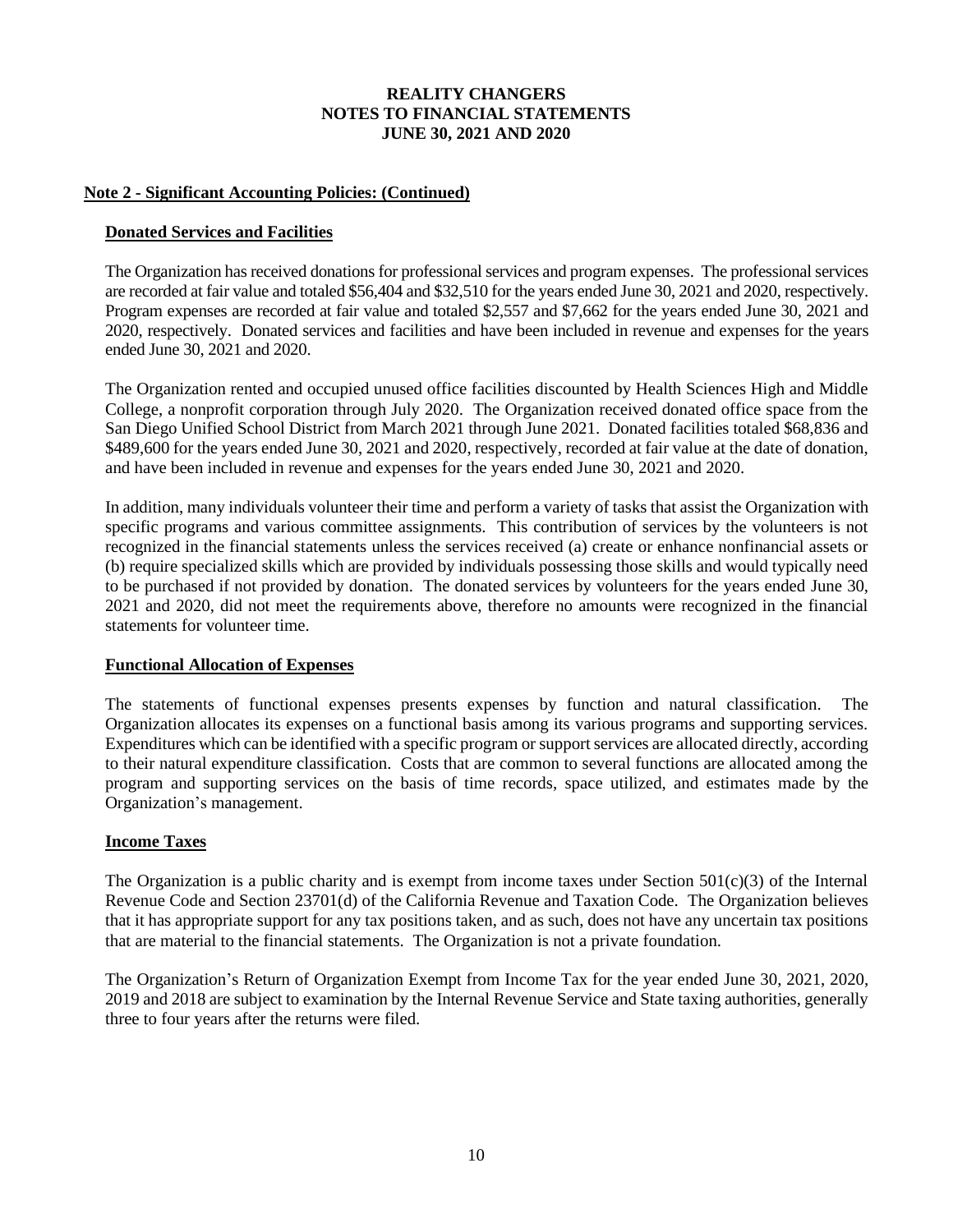### **Note 2 - Significant Accounting Policies: (Continued)**

#### **Concentration of Credit Risk**

The Organization maintains its cash in bank deposit accounts and money market funds which, at times, may exceed federally insured limits. The Organization has not experienced any losses in such accounts. The Organization believes it is not exposed to any significant credit risk on cash and cash equivalents.

### **Cash and Cash Equivalents**

For purposes of the statement of cash flows, the Organization considers all highly liquid investments available for current use with an initial maturity of three months or less to be cash equivalents.

### **Subsequent Events**

The Organization has evaluated subsequent events through March 31, 2022, which is the date the financial statements are available for issuance and concluded that there were no events or transactions that needed to be disclosed.

#### **Note 3 - Liquidity and Availability:**

The Organization regularly monitors the availability of resources required to meet its operating needs and other contractual commitments, while also striving to maximize the investment of its available funds. The Organization considers contributions without donor restrictions and contributions with donor restrictions for use in current programs which are ongoing, major, and central to its annual operations to be available to meet cash needs for general expenditures, For purposes of analyzing resources available to meet general expenditures over a 12-month period, the Organization considers all expenditures related to its ongoing activities as well as the conduct of services undertaken to support those activities to be general expenditures.

The table below presents financial assets available for general expenditures within one year at June 30:

|                                                                     | 2021      |               | 2020      |
|---------------------------------------------------------------------|-----------|---------------|-----------|
| Cash and cash equivalents                                           | 1,472,633 | <sup>\$</sup> | 1,286,606 |
| Contributions receivable                                            | 166,000   |               | 167,738   |
| Other receivable                                                    | 135,018   |               |           |
| Financial assets available for general expenditures within one year | 1,773,651 |               | .454.344  |

In addition to financial assets available to meet general expenditures over the next 12 months, the Organization operates with a balanced budget and anticipates generating sufficient operating income to cover general expenditures.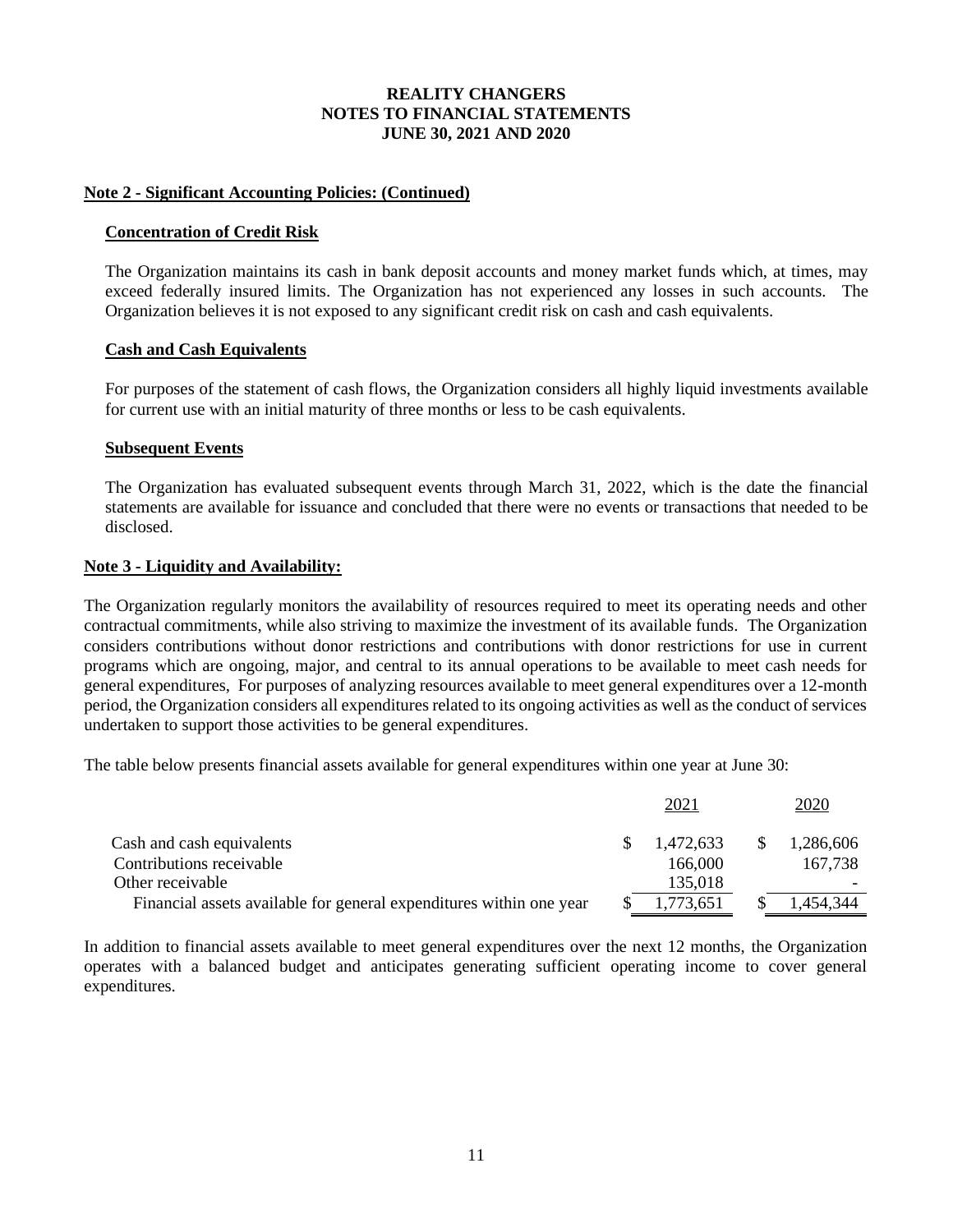### **Note 4 - Contributions Receivable:**

Contributions receivable consist of the following at June 30:

|                                       | 2021    | 2020    |
|---------------------------------------|---------|---------|
| Receivables due in less than one year | 166,000 | 167,738 |
| Receivables due in one to five years  | 195,000 | 275,000 |
| <b>Total Contributions Receivable</b> | 361,000 | 442,738 |
| Less: Discounts to present value      | (1.114) | (2,174) |
| Contributions Receivable, Net         | 359.886 | 440,564 |

Contributions receivable have been discounted to their present value using a discount rate of 0.25% through 0.29% for the years ended June 30, 2021 and 2020, respectively.

### **Note 5 - Furniture and Equipment:**

Furniture and equipment consist of the following at June 30:

|                                | 2021 |           |  | 2020      |  |  |
|--------------------------------|------|-----------|--|-----------|--|--|
| Equipment                      | \$   | 50,909    |  | 50,909    |  |  |
| Automobile                     |      | 23,695    |  | 23,695    |  |  |
| Furniture and fixtures         |      | 2,307     |  | 2,307     |  |  |
| Subtotal                       |      | 76,911    |  | 76,911    |  |  |
| Less: Accumulated depreciation |      | (60, 325) |  | (54, 613) |  |  |
| Furniture and Equipment, Net   | S    | 16,586    |  | 22,298    |  |  |

# **Note 6 - Net Assets With Donor Restrictions:**

Net assets with donor restrictions consist of the following at June 30:

|                                                      | 2021    | 2020    |
|------------------------------------------------------|---------|---------|
| <b>Subject to Expenditure for Specified Purpose:</b> |         |         |
| Data management system                               | ۰       | 4,960   |
| Total Subject to Expenditure for Specified Purpose   |         | 4,960   |
| <b>Subject to the Passage of Time:</b>               |         |         |
| Contributions receivable                             | 318,886 | 422,826 |
| <b>Total Net Assets with Donor Restrictions</b>      | 318,886 | 427,786 |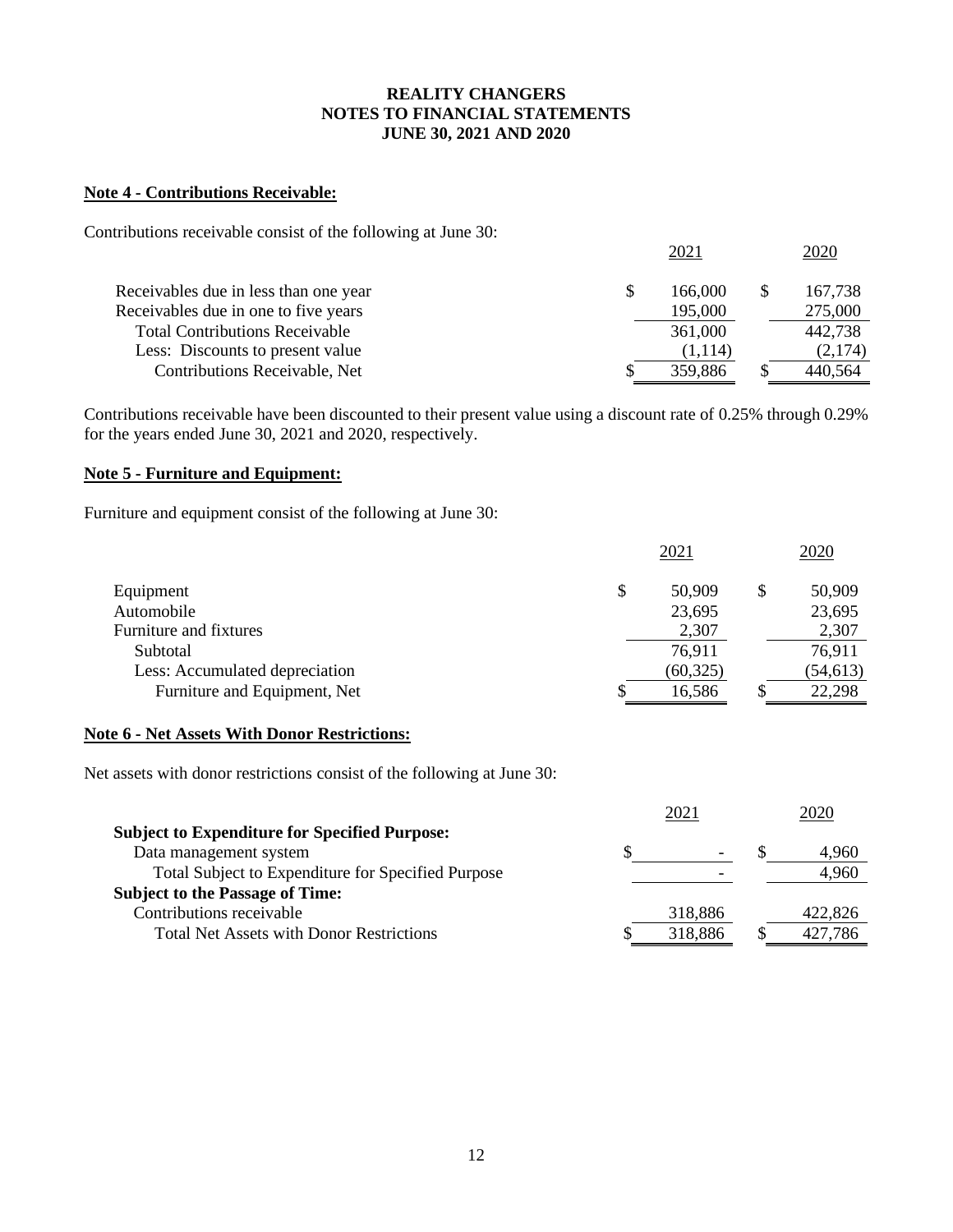### **Note 6 - Net Assets With Donor Restrictions: (Continued)**

Net assets released from donor restrictions by incurring expenses satisfying the restricted purpose or by the occurrence of the passage of time or other events specified by the donors are as follows for the year ended June 30:

|                                                    | 2021        | 2020   |
|----------------------------------------------------|-------------|--------|
| <b>Purpose Restrictions Accomplished:</b>          |             |        |
| Data management system                             | \$<br>4.960 | 42,498 |
| Community service van                              |             | 17,500 |
| <b>Passage of Time:</b>                            |             |        |
| Contributions receivable                           | 173,940     |        |
| Advance contributions                              |             | 20,000 |
| <b>Total Net Assets Released From Restrictions</b> | 178,900     | 79.998 |

### **Note 7 - Lease Commitments:**

The Organization leased office space under an operating lease through July 2020. The lease required the Organization to pay a base rent of one dollar annually. In addition to the base rent, the Organization paid operating expenses, utilities and a capital reserve totaling \$10,636 per month. On August 1, 2020 the Organization entered into a ten year license agreement for office space through July 2030. Rent payments were abated from March 1, 2021 through June 30, 2021. Monthly rent payments under the license agreement of \$7,009 will begin when the Organization is able to resume its programs. The donated office space has been recorded as an in-kind contribution and rent expense and totaled \$68,836 and \$489,600 for the years ended June 30, 2021 and 2020, respectively. Rent expense totaled \$78,884 and \$624,237 for the years ended June 30, 2021 and 2020, respectively.

#### **Note 8 - Contingencies:**

# **Payroll Protection Program Loan**

In April 2020, the Organization received a loan totaling \$236,337 from the U.S. Small Business Administration, under the CARES Act Paycheck Protection Program ("PPP"). The loan is forgivable to the extent that the Organization meets the terms and conditions of the PPP. Any portion of the loan that is not forgiven bears interest at 1%, and is due in April 2022. The Organization has recognized \$236,337 as revenue for the year ended June 30, 2021, since they have satisfied the terms and conditions of forgiveness of the PPP.

# **Consolidated Appropriations Act Payroll Protection Program**

In March 2021, the Organization received a loan totaling \$277,987 from the U.S. Small Business Administration under the CARES Act Paycheck Protection Program ("PPP2"). The loan is forgivable to the extent that the Organization meets the terms and conditions of the PPP2. Any portion of the loan that is not forgiven bears interest at 1% and is due March 2026. The Organization has included the loan totaling \$277,987 in deferred revenue on the Statement of Financial Position at June 30, 2021. The Organization expects to satisfy the terms and conditions of forgiveness of the PPP2 and will recognize the \$277,987 as revenue when forgiveness is granted, which is expected to occur during the year ended June 30, 2022.